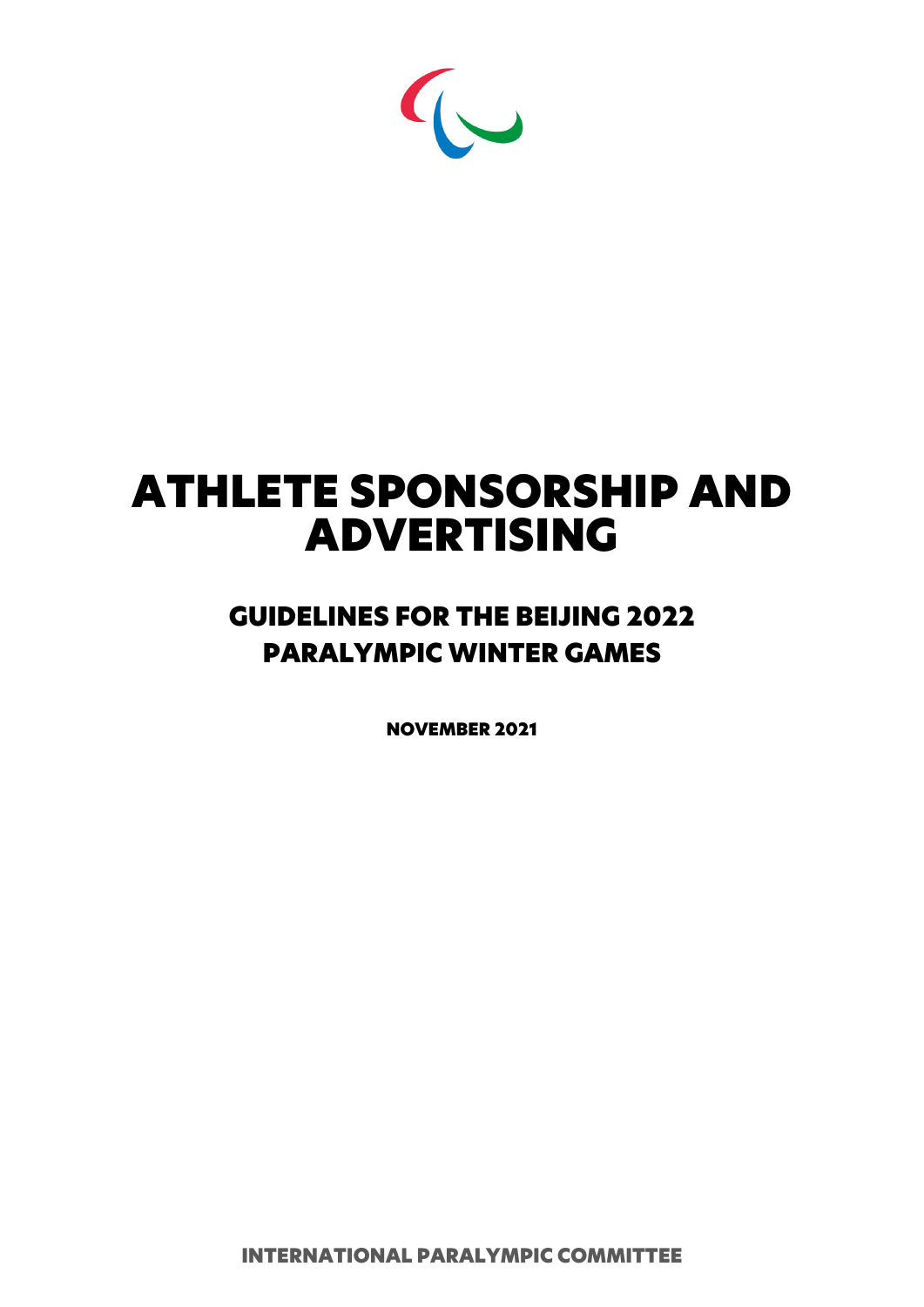# INTRODUCTION AND BACKGROUND

# 1. Context and Purpose

These Guidelines outline the key principles relating to the use of athletes in advertising that are applicable to the Beijing 2022 Paralympic Winter Games. It seeks to put athletes in a better position to work with their personal sponsors in a manner consistent with their rights and responsibilities as a Paralympic athlete.

The International Paralympic Committee (IPC) recognises that many factors contribute to an athlete's success, and that includes financial support from commercial organisations who provide funding and material support towards an athlete's training and preparation.

Commercial funding is also critical to the IPC, National Paralympic Committees (NPCs) and International and National Sport Federations as it enables them to deliver a range of athlete services and programmes, including taking those athletes to the Paralympic Games. Through its own sponsorship and commercial programmes, the IPC seeks to raise funds that enable all teams to prepare for and compete at the Paralympic Games and deliver services that benefit the entire Paralympic Movement.

During the period of the Paralympic Games it is necessary to strike a balance between acknowledging the individual support some athletes benefit from and the role played by sponsors in making the Paralympic Games happen and sustaining the Paralympic Movement for the benefit of all athletes.

The purpose of these Guidelines is to outline the responsibilities of athletes in their relationship with their personal sponsors. It aims to outline what Paralympic sponsors, broadcasters and commercial companies can do before and during the Paralympic Games if they wish to use athletes to promote their goods and services. The Key Principles are outlined in the second section of these Guidelines in order to provide athletes and sponsors with information so that they can work together for their mutual benefit and run well planned campaigns that do not seek to take undue advantage of the Paralympic Games themselves.

# 2. Scope and Implementation

It is the responsibility of all Athletes to comply with these Guidelines. Every Athlete that is accredited to compete at the Paralympic Games makes a commitment to abide by all rules and regulations applicable to the staging of the Paralympic Games, including these Guidelines. All Athletes are permitted to promote their sponsors, and all sponsors are permitted to use Athletes in their Advertising, in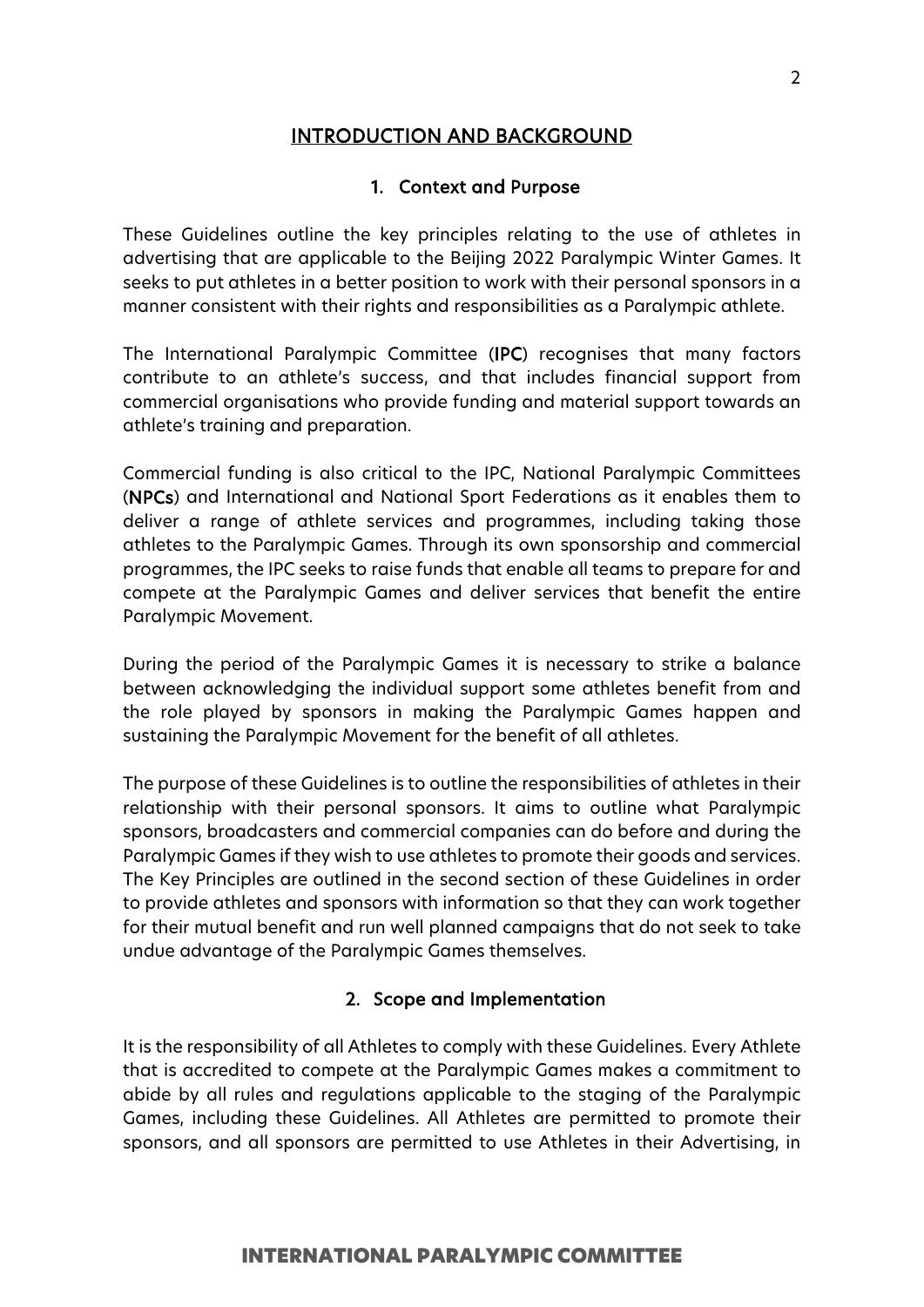accordance with principles outlined by the IPC and NPCs. Those Key Principles are set out below and in other applicable policies such as those relating to the use of social media.

The commitment given by each Athlete as a condition of participation in the Paralympic Games is also reproduced as part of the Key Principles to ensure that sponsors understand what athletes are expected to do and therefore how they may work with athletes in a manner that allows them to comply with their obligations as Paralympians.

Each NPC is responsible for adopting these Guidelines using their own discretion and reflecting their national laws, customs and arrangements (including funding models). As a result, the implementation of these guidelines may vary from country to country. The only exception to this is an international campaign, that targets more than one country, where the IPC will take lead responsibility.

# 3. Interpretation

The following terms are used throughout these Guidelines:

the 2022 Games: the 2022 Paralympic Winter Games to be held in Beijing between 4 and 13 March 2022

Advertising: any form of commercial advertising, marketing campaigns or events designed to promote the goods and/or services of a company or brand, including social media, paid-for advertising (such as press adverts, billboards and television and radio adverts), direct advertising, PR, product promotion, lending or gifting of products to Athletes, on-product and in-store promotions

Athlete: any athlete, coach, official or participant who receives an accreditation to participate in the 2022 Games

Athlete Sponsor: a third party that sponsors or endorses an Athlete or wishes to use an Athlete in its Advertising

Beijing 2022: the organising committee of the 2022 Games

Broadcasters: media companies that have been granted the right by the IPC to broadcast the 2022 Games in one or more countries

Congratulatory Messages: supporting messages expressing encouragement to an Athlete or a National Paralympic Team or messages of congratulation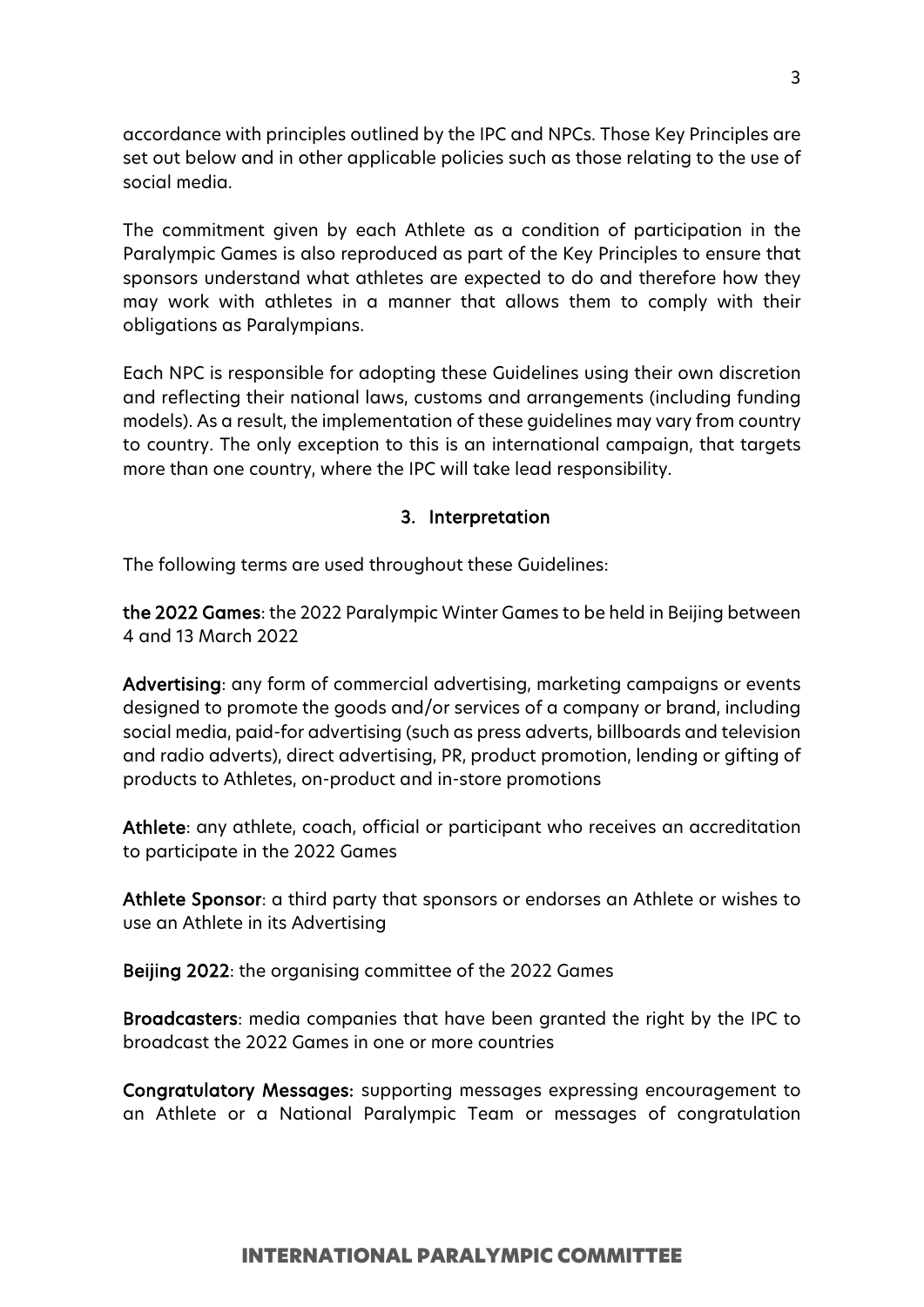acknowledging the achievements of an Athlete or a National Paralympic Team during the 2022 Games

International Campaign: Advertising that includes Athletes from two or more countries shown with equal prominence and is targeted with the same level of promotional activity in more than one country so as to reach an international audience

National Campaign: Advertising that includes one or more Athletes from the same country that is intended for publication or for delivery in that one country (including because it is in the local language of that country and/or is published in media outlets of that country)

National Paralympic Team: the Paralympic team of a country selected by an NPC to take part in the 2022 Games

Paralympic Organisation: the IPC, Beijing 2022 or NPCs and their National Paralympic Team

Paralympic Partners: a company or brand that has a sponsorship contract with the IPC, Beijing 2022 or an NPC

#### Paralympic Properties:

- − the Paralympic Symbol and the Paralympic Motto
- − the words Paralympic, Paralympiad and Paralympian
- − any Beijing 2022 intellectual property, including the words Beijing 2022 and 2022 Games and the 2022 Games emblem, pictogram, graphics and mascot
- − any emblem or logo of an NPC or the National Paralympic Team and any other intellectual property owned by a Paralympic Organisation (such as the name of the Paralympic Team)
- any content such as film, music, imagery, artwork, designs or graphics created by a Paralympic Organisation; and
- any other symbols, designs, words or expressions that are translations of, or which are confusingly similar to, those listed above

Paralympic Games Period: the period from 25 February 2022 to 16 March 2022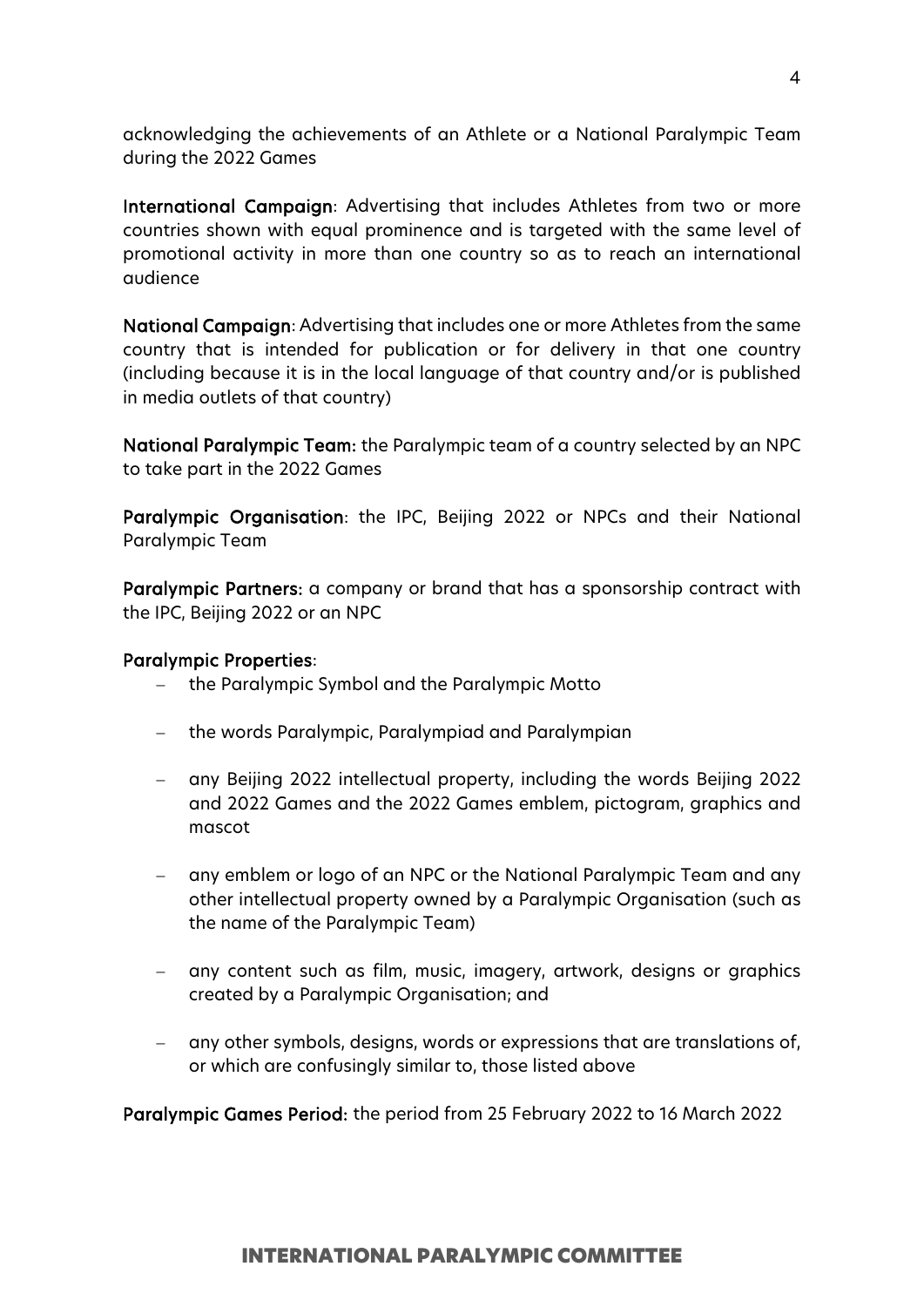# ATHLETE SPONSORSHIP OPPORTUNITIES KEY PRINCIPLES

# 1. Athlete Commitment

As a condition of their participation in the 2022 Games Athletes make the following commitment:

# an Athlete shall not allow his/her name, image, likeness, sport performance or other individual attributes to be used in Advertising if such use directly or indirectly creates or implies an association with the 2022 Games, the Paralympic Movement or a Paralympic Organisation when no such association or relationship exists

The concept of "association" means in particular any kind of contractual, commercial or corporate relationship or structural connection between the Athlete Sponsor and the 2022 Games, the Paralympic Movement or a Paralympic Organisation or the provision by the Athlete Sponsor of financial or other support for or in connection with the 2022 Games or a Paralympic Organisation.

An association is unlikely to be created where the only connection made between the 2022 Games and/or a Paralympic Organisation and the relevant marketing activity is the fact that the Advertising features an Athlete. There should be no reference to the 2022 Games and the focus of the Advertising should be the Athlete and his / her personal relationship to the Athlete Sponsor.

# 2. Honouring the Athlete Commitment

# I am an Athlete: what can I do?

- All Athletes are permitted and encouraged to secure an Athlete Sponsor.
- An Athlete may feature in Advertising, whether through personal appearances or licensing his or her image rights, provided the Athlete Commitment is respected and the Advertising does not suggest there is any association between the Athlete Sponsor and the IPC, the 2022 Games or a Paralympic Organisation.
- During the Paralympic Games Period an Athlete may continue to give recognition to his / her Athlete Sponsor (whether a Paralympic Partner or not) on the Athlete's personal websites and personal social media accounts by issuing a message of thanks that references their Athlete Sponsor(s). Any such message must respect the following principles: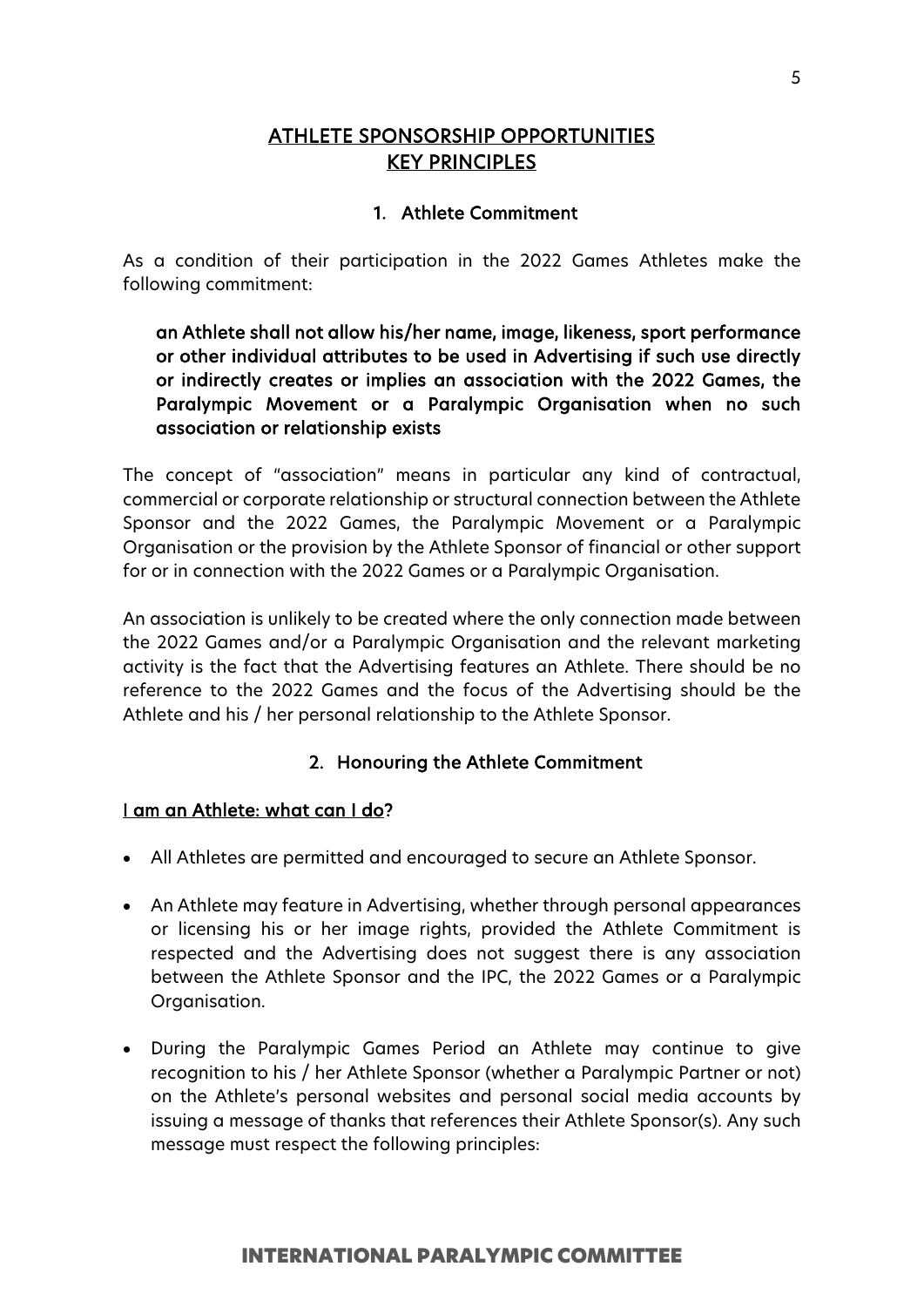- − it shall not contain any statement or give any impression that the Athlete Sponsor and its products or services enhanced the Athlete's performance;
- the message must not suggest there is any association between the Athlete Sponsor and the IPC, the 2022 Games or a Paralympic Organisation including by utilising any of the Paralympic Properties;
- − it must be consistent with any social media guidelines issued by the Athlete's own NPC that apply during the Paralympic Games Period and whilst the Athlete is a member of their National Paralympic Team;
- it shall not contain or be linked to any Advertising, including through use of any hashtags, pre-rolls or other similar functionality, that serves to promote or advertise the Athlete Sponsor or otherwise use language that connects the Athlete Sponsor to the 2022 Games.
- Each NPC shall determine how many messages may be posted by an Athlete thanking his/her Athlete Sponsor during the Paralympic Games Period. A single identical message, posted at the same time on a number of social media platforms, should be counted as one message for these purposes. Should an NPC not specify the maximum number of messages that may be posted during the Paralympic Games Period the maximum shall be one (1). This restriction does not apply immediately prior to or following the end of the Paralympic Games Period.
- During the Paralympic Games Period athletes are encouraged to repost or share content from the IPC, Beijing 2022 or their NPC's official social media accounts. However, such reposts or sharing must not add references to their Athlete Sponsors.

# I am a Paralympic Partner: what can I do?

- Paralympic Partners may at any time:
	- − use an Athlete in Advertising (whether a National or International Campaign); and
	- − issue Congratulatory Messaging.
- in each case a Paralympic Partner shall ensure it:
	- is acting in accordance with the terms of its sponsorship agreement, including any requirement to comply with country specific guidelines for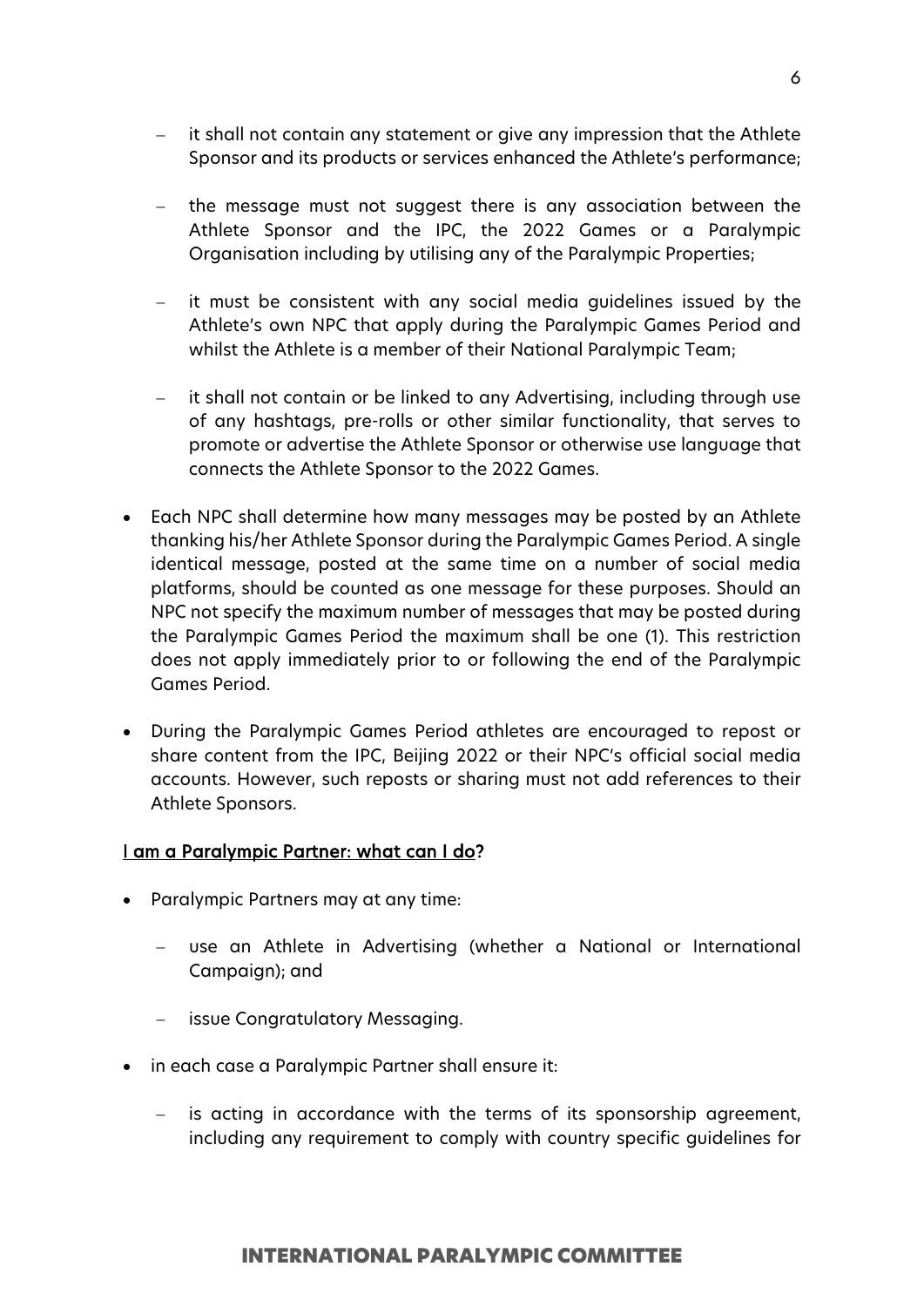National Campaigns and, if required, securing prior approval for the proposed Advertising from either the IPC, Beijing 2022 or the NPC;

- − obtains any necessary consents from the Athlete;
- − for National Campaigns it has a sponsorship agreement with the applicable NPC;
- − does not make any claim or reference that its goods or services enhance sporting performance;
- − if it has permission to do so, uses Athletes in their National Paralympic Team uniform or clothing. Use of athletes in generic, unbranded clothing must comply with the IPC's Manufacturer Identification Guidelines.

#### I am a Broadcaster: what can I do?

- A Broadcaster may:
	- use an Athlete in a National Campaign at any time in order to publicise their forthcoming coverage of the 2022 Games; and
	- − publish supporting messages on its digital platforms expressing encouragement to an Athlete or the National Paralympic Team or issue Congratulatory Messaging.
- A Broadcaster shall ensure it:
	- − is acting in accordance with the terms of its broadcast agreement, including any requirement to secure prior approval for the proposed National Campaign from the NPC;
	- − obtains any necessary consent from the Athlete;
	- − only uses the image of an Athlete or of the National Paralympic Team in the territory in which the Broadcaster has been granted rights;
	- if it has permission to do so, only uses Athletes in their National Paralympic Team uniform or clothing. Use of athletes in generic unbranded clothing must comply with the IPC's Manufacturer Identification Guidelines; and
	- − does not directly or indirectly create or imply an association between a third party (such as a broadcast sponsor or content partner) and an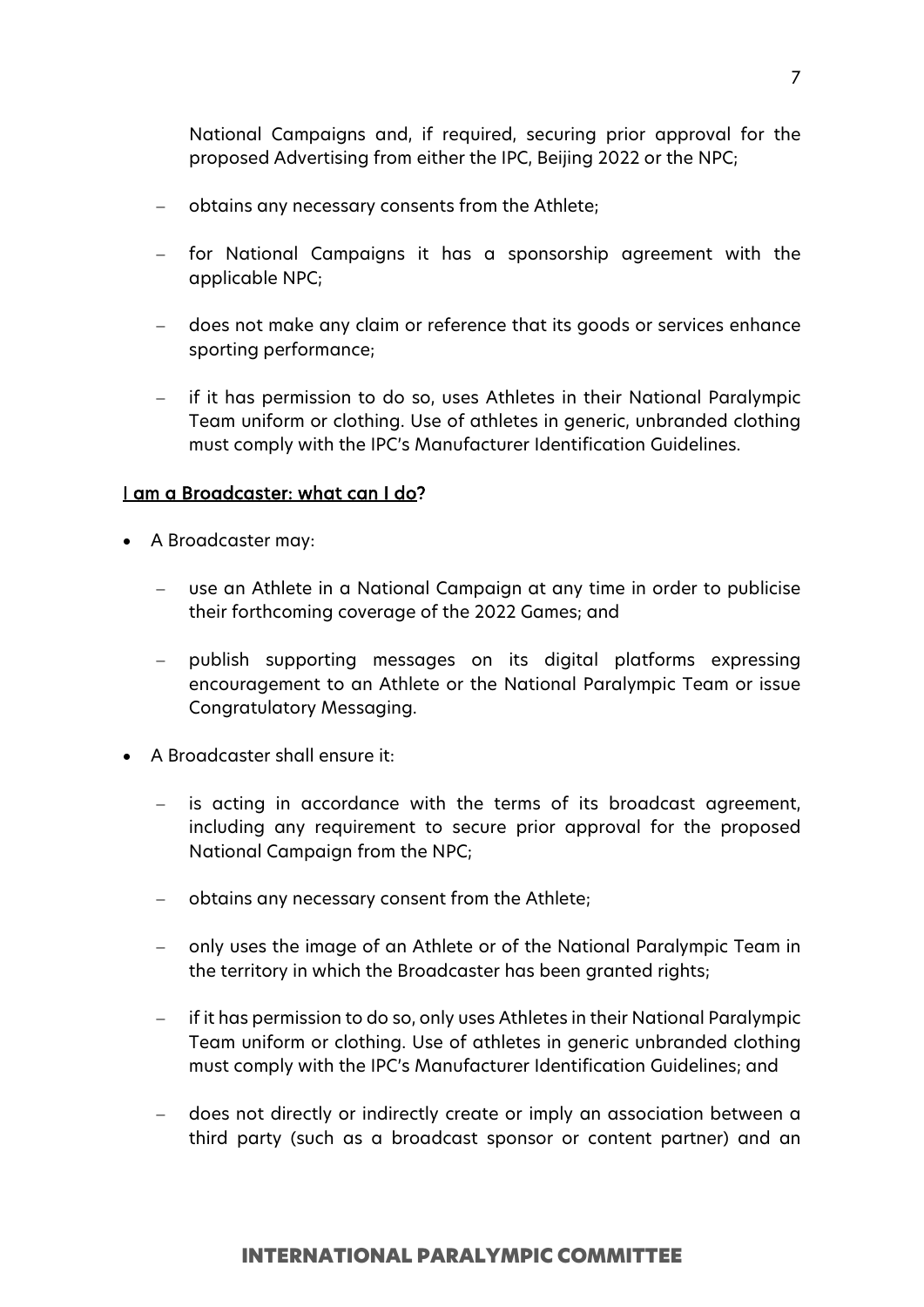Athlete, the 2022 Games or a Paralympic organisation when no such association exists

#### I am an Athlete Sponsor: what can I do?

- An Athlete Sponsor may use an Athlete in Advertising (as part of a National or International Campaign) provided the Advertising:
	- respects the Athlete Commitment such that the only connection between the 2022 Games and/or a Paralympic Organisation and the relevant marketing activity is the fact that the Advertising features the Athlete;
	- is in market prior to 31 December 2021 Exceptions to this will be considered on a case-by-case basis as part of any notification process;
	- − does not use any of the Paralympic Properties;
	- − only uses the Athlete in generic clothing and not the Athlete's National Paralympic Team uniform or clothing (whether from a previous Paralympic Games or the 2022 Games); and
	- − complies with relevant national legislation, including the regulation of intellectual property.

If the Advertising complies with the above principles it may be maintained throughout the Paralympic Games Period provided there is no material change in the Advertising whether such change is to content, messaging, visibility, frequency or places of publication.

- For all International Campaigns the Athlete Sponsor must notify the IPC of its Advertising plans at least 15 days prior to first publication.
- For National Campaigns the Athlete Sponsor shall notify and comply with all requirements issued by the NPC (including any requirement for prior consent). If an NPC has not published any such requirements the Athlete Sponsor shall notify the IPC and comply with the provisions of these Guidelines.
- The principles outlined in these Guidelines must be respected and, in notifying the IPC or the NPC, the Athlete Sponsor should demonstrate (amongst other factors) that it has a long-term relationship with the Athlete. For social media Advertising it is not necessary to provide advance notice of each individual post, but notice should be given of the overall social media plan including the nature and planned content of the posts.